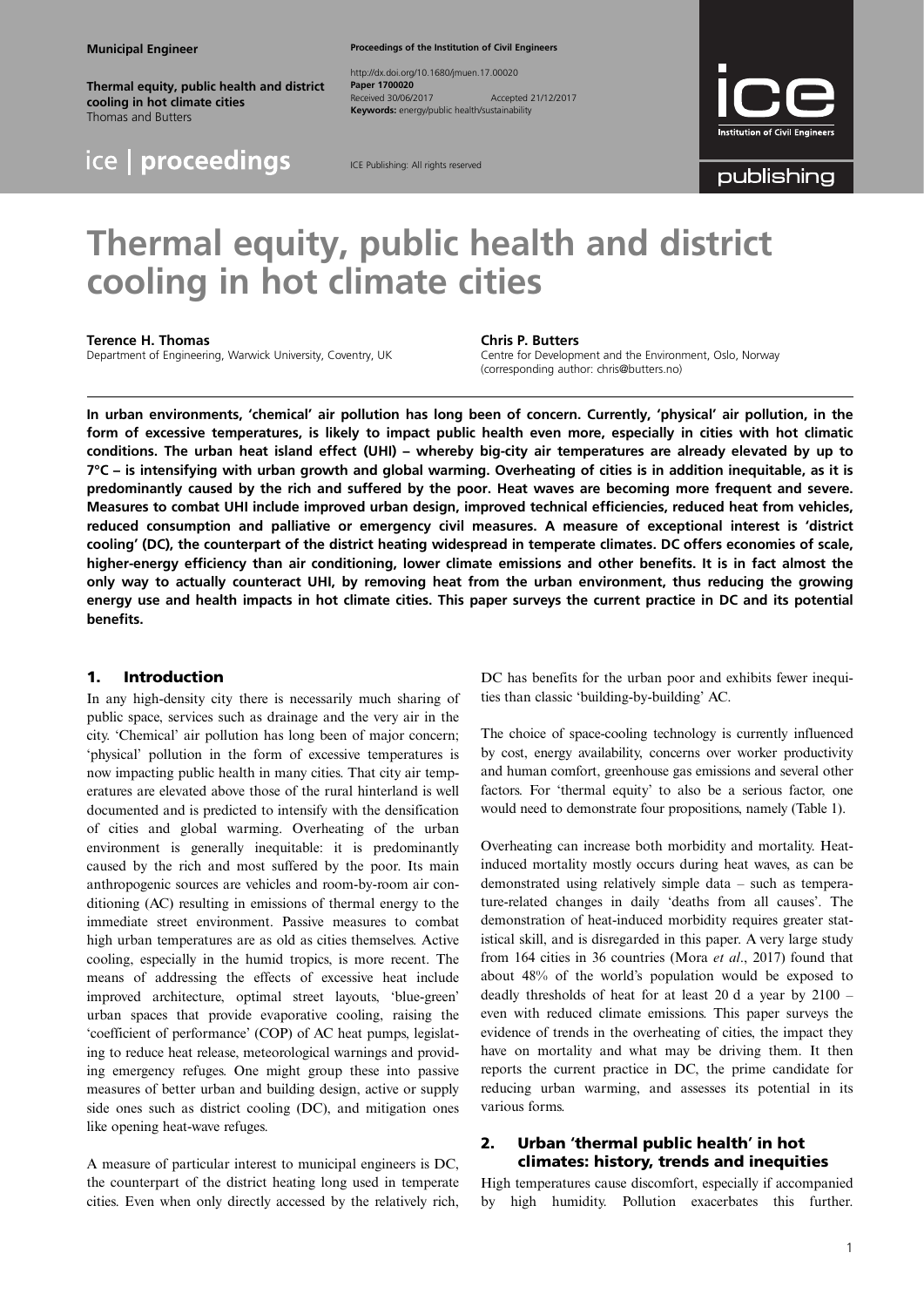<span id="page-1-0"></span>Table 1. Propositions to support an accusation of significant urban thermal inequity

|               | <b>Number</b> Proposition                                                                                                                                  |
|---------------|------------------------------------------------------------------------------------------------------------------------------------------------------------|
| 1             | Cities are warming rapidly, with hot climate cities in<br>particular getting dangerously hotter                                                            |
| $\mathcal{P}$ | A large fraction of the populations of these cities<br>continues to have no access to cooling in their<br>dwellings or workplaces                          |
| 3             | The cooling activities (AC) of the relatively rich<br>contribute significantly to urban warming                                                            |
|               | Urban warming is already a threat to public health,<br>with heat events that harm or kill significant numbers<br>of urban dwellers, in particular the poor |

The complex relationship between comfort and temperature, humidity, clothing and activity has long been studied and standards have been developed for the globally massive AC industry [\(ANSI/ASHRAE, 2010\)](#page-8-0). They do not however allow for the heat adaptation often exhibited by inhabitants of hot climate countries, especially those in the tropics. According to these standards, sustained temperatures exceeding 30°C are deemed to be uncomfortable or to result in low productivity. When air temperatures for many hours exceed human body temperature (37°C), there can be danger of death, as evaporative self-cooling is impeded: it would fail completely if wetbulb temperature exceeded 37°C. Dry-bulb temperatures exceeding 40°C are commonly experienced in tropical cities; 45°C peaks are not uncommon.

Farmers working in fields face mortality during heat waves, but generally rural dwellers have access to ventilated outdoor shading and hence can obtain some relief. Some urban dwellers also work outdoors, and others live and work indoors where solar radiation is less but air movement may be poor. Outdoor urban temperatures are significantly higher than rural ones. In most tropical countries, the number of people living in big cities, but without AC, constitutes a large fraction of the national population. Megacity growth in the next 15 years is projected to be concentrated within 25° of the Equator and will increase the population experiencing extreme temperatures. The fraction of the world's megacities (pop > 10 million) that lie in this hot zone is forecast to rise from 43% in 2000 to 56% in 2030 [\(UN WUP, 2014](#page-9-0)). Many of these cities lie in Asia.

Excessive urban heat is inequitable in its impact. The poor, who are not the generators of most of the urban heat, suffer disproportionately from it because they

- $\Box$  occupy crowded, low-quality housing and workplaces that are rarely shaded, insulated or well ventilated
- $\blacksquare$  have fewer or no household cooling amenities
- $\Box$  spend more time working or walking outdoors, on two-wheelers or in non-air-conditioned vehicles
- $\Box$  spend more time overall in air pollution, which exacerbates the health impacts of heat
- $\blacksquare$  have less means, or permission, to shelter during heat waves
- $\Box$  may have weaker defences against heat stress due to poor nutritional or health conditions.

The thermal conditions in a city may be considered as the superposition of the regional climate (e.g. as measured on the city's periphery), regional weather (short-term variations) and an urban supplement. This supplement causes urban heat island effect (UHI), expressed in °C urban-against-rural excess. Three factors are expected to cause urban temperatures to increase significantly. These are global warming, urban growth (and changes in urban form) and growing anthropogenic heat release. The weight to be assigned to these three is hard to estimate, but several studies indicate that global warming is the major component [\(Lauwaet](#page-8-0) et al., 2015). Each is in theory amenable to human control. This paper addresses only the last of these factors.

UHI has long been studied ([Howard, 1815](#page-8-0)): it is complex and time varying. It is strongly influenced by the fraction of the city area that is low-albedo hardscape ([Khare and](#page-8-0) [Beckman, 2013\)](#page-8-0). In megacities at low latitudes UHI currently averages around 3°C, but with maximum values up to 10°C [\(Santamouris, 2015\)](#page-9-0). A large Central Europe study [\(Musco,](#page-8-0) [2016](#page-8-0)) recorded that UHI is generally larger by night than by day. The same is however not always the case in other regions. Several Southeast Asian studies (Aflaki et al[., 2017;](#page-7-0) [Estoque](#page-8-0) et al., 2017; [Singh, 2014; Takebayashi, 2015](#page-9-0)), show UHI to be higher (e.g. by 3°C) over impervious surfaces than in urban green spaces, which have a definite and welldocumented cooling effect. Although attempts have been made to model heat fluxes [\(Cheshmehzangi and Butters, 2017;](#page-8-0) [Musco, 2016](#page-8-0)) between buildings, streets, air and sky, our understanding the impact on UHI of extra anthropogenic energy releases is far from comprehensive. Recent studies [\(Boehme](#page-8-0) et al., 2015) suggest that the anthropogenic heat injected (per square metre summed over 24 h) into the central business district (CBD) of a tropical city such as Singapore may exceed 100 W and even approach that received from solar radiation. Studies indicate that warming and extreme heat events due to urbanisation and increased energy consumption are simulated to be as large as the impact of doubled  $CO<sub>2</sub>$  in some regions, and climate change increases the disparity in extreme hot nights between rural and urban areas [\(McCarthy](#page-8-0) et al[., 2010](#page-8-0)).

UHI is becoming a major concern and is very well documented but less so in developing countries, where many of the fastest growing and hottest cities lie. Heat events are having major effects; about 70 000 excess deaths resulted from the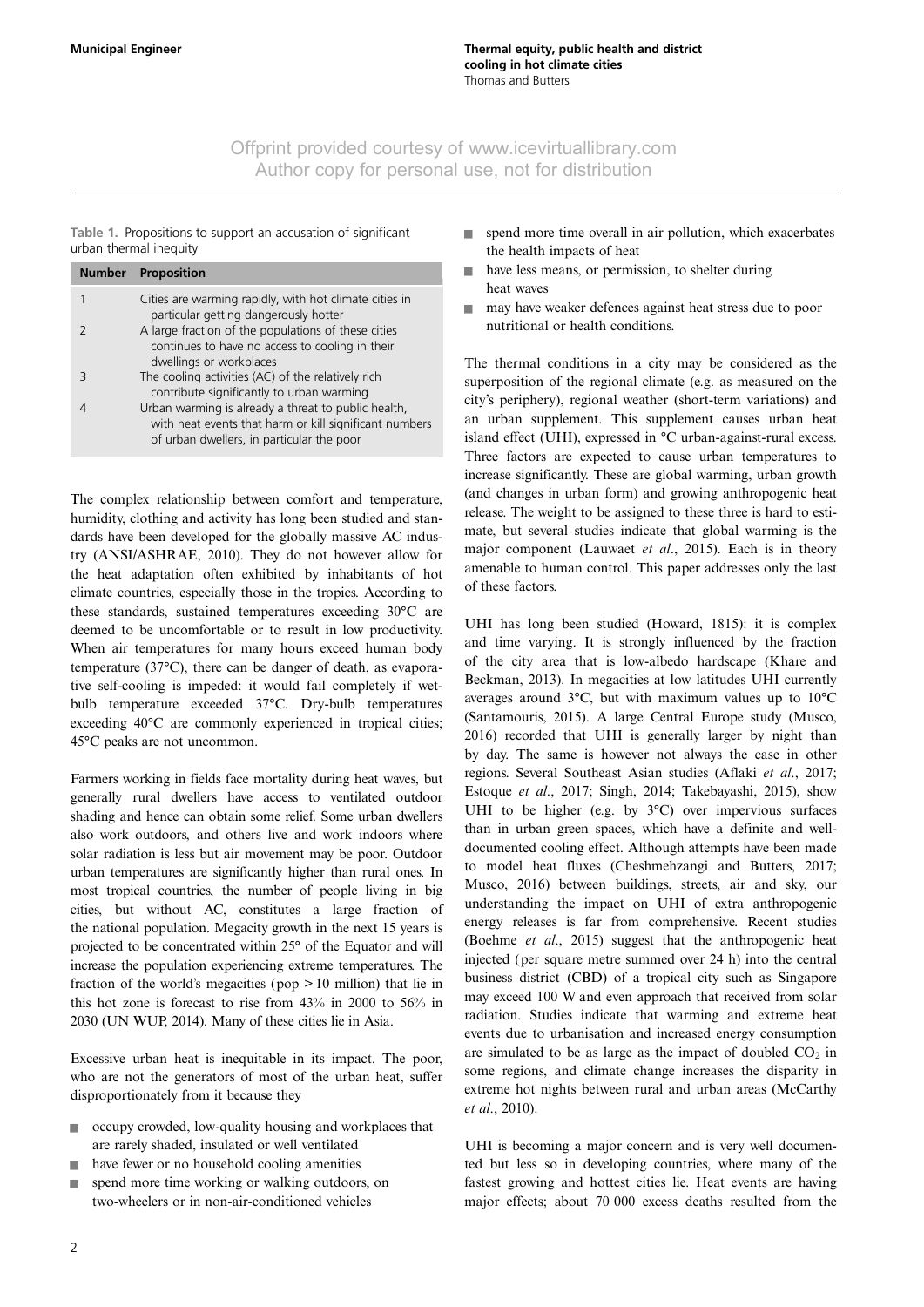European heat wave of 2003 (Robine et al[., 2008\)](#page-9-0), of these over 2000 in England [\(Kovats](#page-8-0) et al., 2006). Similar excess mortality is documented in many major medical studies – even in quite temperate climates.

The use of conventional active cooling in hot climate cities has been spreading downwards from the rich towards the middle classes. Its uptake is expanding rapidly, with estimates that 70% of Chinese urban homes now have some installed AC. The average indoor conditions in Asian megacities are therefore possibly improving, although many who have some AC cannot afford to use it continuously or in every room. It is not clear whether this expansion of AC will reach the poorest urban dwellers within say 20 years. Even if it does so, by using current cooling technologies, the outdoor urban climate will be further worsened.

The study of the relationship between 'excess mortality' and heat waves, although noted in the early nineteenth century, accelerated after the 1995 Chicago heat wave [\(Klinenberg,](#page-8-0) [2003\)](#page-8-0), but was strongly biased towards the United States and Europe. Interpreting mortality statistics requires careful epidemiological techniques ([Basu and Samet, 2002\)](#page-8-0). Extreme weather events certainly cause the daily death rate to rise ([Gasparini and Armstrong, 2011](#page-8-0); Son et al[., 2012\)](#page-9-0). Excess mortality per day correlates mainly with peak temperatures but also depends on factors such as the age and wealth of the population.

A study of one heat wave, in Allahabad 2010, where temperatures exceeded 45°C for 4 d (Azhar et al[., 2014\)](#page-8-0) showed a 40% increase in the May mortality over the average of the previous and following years. Figure 1 shows the dramatic short-term



Figure 1. Daily deaths from all causes in a severe heat wave in Allahabad, May 2010. The year 2010 is compared with the 7 d running average for 2009 and 2011. Source: data from [Azhar](#page-8-0) et al.[, 2014](#page-8-0)

impact with an excess of around 1300 deaths over a 13 d period. Despite some cultural adaptation, India is particularly vulnerable to heat wave mortality and warning systems have been started to reduce fatalities ([GoINDMA, 2016\)](#page-8-0). The country has formalised definitions of 'heat wave' and 'severe heat wave' and uses 41 and 54°C as thresholds of 'danger' and 'extreme danger', respectively. It is noted that '(outdoor) workers, homeless people and the elderly constitute the majority of heat wave casualties in India'.

It would seem that at present heat-induced morbidity, averaged over several years, is nowhere the major cause of death. A notorious historical example – the 'Black Hole of Calcutta' event in 1756 – was more likely one of asphyxiation than of extreme temperature. The excess deaths during the heat wave shown above, represent only 0·3% of Ahmedabad deaths in that decade. However, crude correlations between mortality and temperatures suggest a 1°C rise in the mean summer temperature of an already hot city might result in a 0·4% rise in mortality [\(Zanobetti and Schwartz, 2008\)](#page-9-0). A 1°C rise in peak temperature might increase daily mortality by much more (Kim *et al.*, 2010) for the duration of a heat wave.

Global temperature rise currently averages around 0·17°C per decade [\(NOAA, 2015\)](#page-9-0), with the rate for the tropics less than that for the whole globe. However, urban temperature changes entail the superposition of changes in UHI on those due to climate change. Tropical cities are currently getting markedly hotter. Even small increases in the mean and variance of a temperature distribution can be expected to disproportionately amplify the occurrence of extreme temperatures. In ten tropical Asian megacities, the average of peak temperatures for 2013–2016 was 1·3°C higher than the corresponding average for 2009–2012. The rise per decade since 1948 has been fully 0·25°C per decade in Singapore for example ([MSS, 2016](#page-8-0)). The attribution of this rise to urban change/growth and extra heat release, respectively, needs further research. Such research should be particularly concentrated on Asia as having the largest number of people living in hot megacities.

The preceding paragraphs have offered some evidence to support the first three propositions of [Table 1](#page-1-0). Proposition 4 requires urgently needed studies in hot climate cities in developing countries, for there is no doubt that the poor are most exposed to the effects of UHI, and that excess mortality in the coming years will be very considerable.

More generally, rising temperatures are causing extreme heat waves to move higher up the list of 'natural disasters' needing compensatory public action. There is also growing awareness of the linkage between high temperatures and lethal air pollution.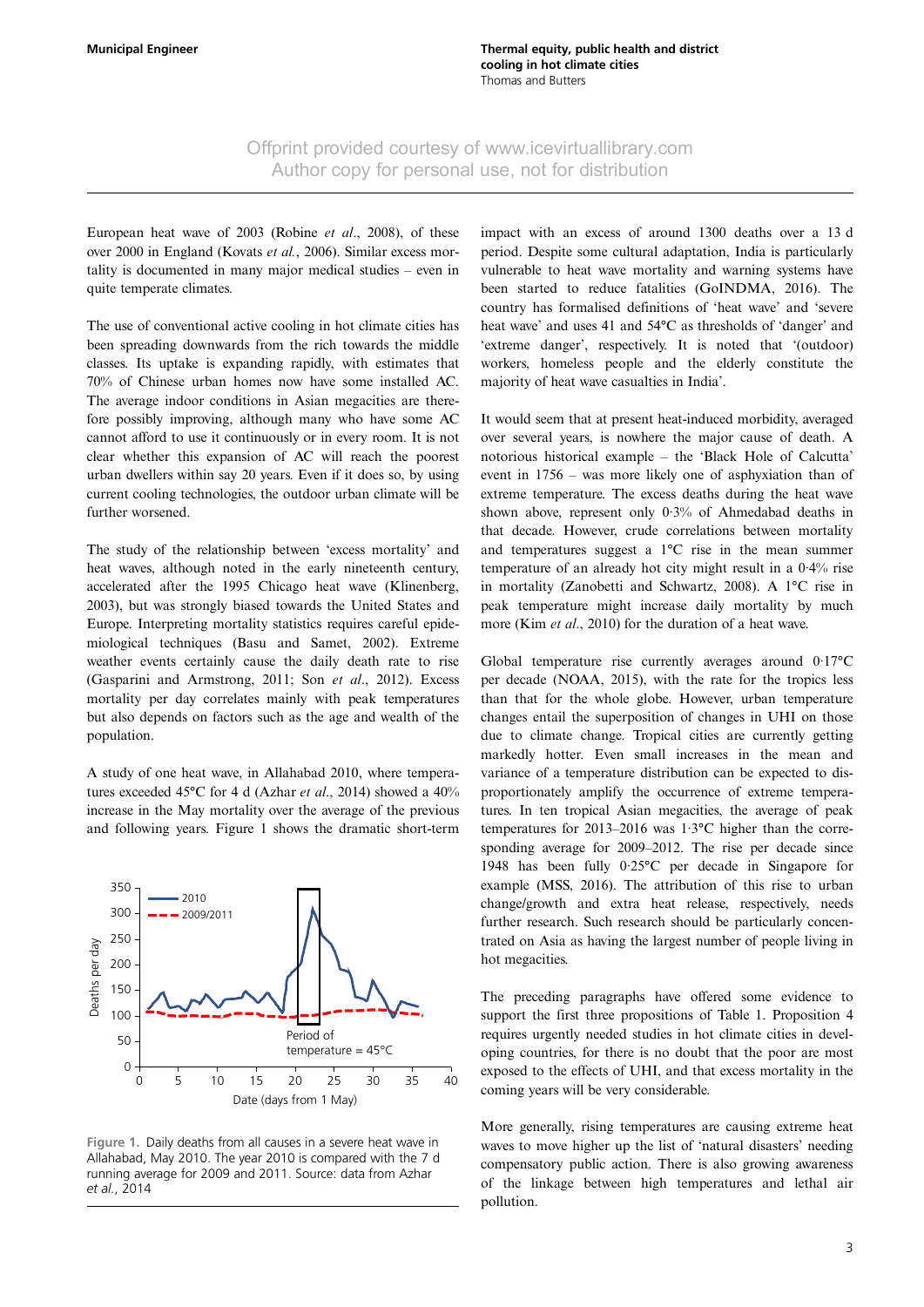# 3. Physics of cooling and the reduction of heat rejection into an urban environment

Cooling a building is more complex than heating it, and per joule of energy moved, it is generally more expensive. To move a quantity  $Q_A$  of heat from place A 'uphill' to a hotter place B, it has to be 'pumped' using either some work  $W$  or (less commonly) a supply of heat  $Q_C$  from an even hotter source C. In the equilibrium diagram below, all energy flows could be designated in megajoules or in kilowatt-hours per 24 h d, as the thermal inertia of buildings allows meaningful 24 h averaging.

Figure 2 is a much simplified model of urban heat flows at equilibrium. If there were no AC,  $Q_A = Q_C = Q_B = 0$  and street temperature  $T<sub>S</sub>$  would assume some datum value  $T<sub>S0</sub>$  determined by climate. When AC is switched on to cool the building interiors,  $Q_A$ ,  $Q_C$  and  $Q_B$  take on positive values, one consequence of which is the emission of  $Q_{BL}-Q_1$  to the streets causing their temperature  $T<sub>S</sub>$  to rise. This rise is amplified by positive feedback until a new equilibrium is reached with a higher value for  $T_s$  (=  $T_{SAC} > T_{S0}$ ) The ratio  $Q_A:Q_C$  (heat extracted/driving energy) is the COP of the cooling system. For heat-driven space cooling using modern sorption technology,  $COP<sub>heat</sub>$  has a value of about 1.0. 'Work' W (usually in electrical form) rather than heat  $Q_C$  is commonly used to drive the heat pumping, and COP<sub>work</sub>, now defined as  $Q_A/W$ , is much better – typically 3–5.

To reduce this rise in  $T<sub>S</sub>$  there are several options including

- setting the target indoor temperature  $(T_B)$  higher, especially during heat waves
- educing the heat inflow  $(Q_1 + Q_2)$  by architectural means and good urban design
- using better on-site technology with a higher COP
- $\Box$  avoiding heat-driven cooling (very low COP)
- diverting the reject heat  $Q_B$  away from the streets by sending it outside the city as represented by the dashed line in Figure 2.

This last option, achieved by DC is much the most effective, as it results in a net flow of heat from the streets to the buildings; and from the city to outside the city limits.

# 4. Towards more equitable and efficient cooling of cities

The preceding sections of this paper have argued that cities are getting hotter, dangerously so, partly due to fast-rising UHI, and that ever-increasing building-by-building AC is inequitable and to some extent self-defeating. As with winter heating in higher latitudes, achieving efficient urban cooling should start with better design of buildings and urban districts to reduce the need for cooling. This is extensively covered in the literature. This paper has instead focused on the benefits and feasibility of replacing building-by-building AC with DC whose benefits include achieving greater 'thermal equity'.

Essentially, the need is to remove the sources of heat from the inner city. This is what DC systems offer. By moving the energy production outside the city they offer the unique feature of reducing UHI, thus impacting positively on environment as well as on comfort and public health. DC solutions also offer higher efficiencies, economies of scale, flexibility as to energy sources, reduced greenhouse gas (GHG) emissions, and lower long-term costs when compared with AC.



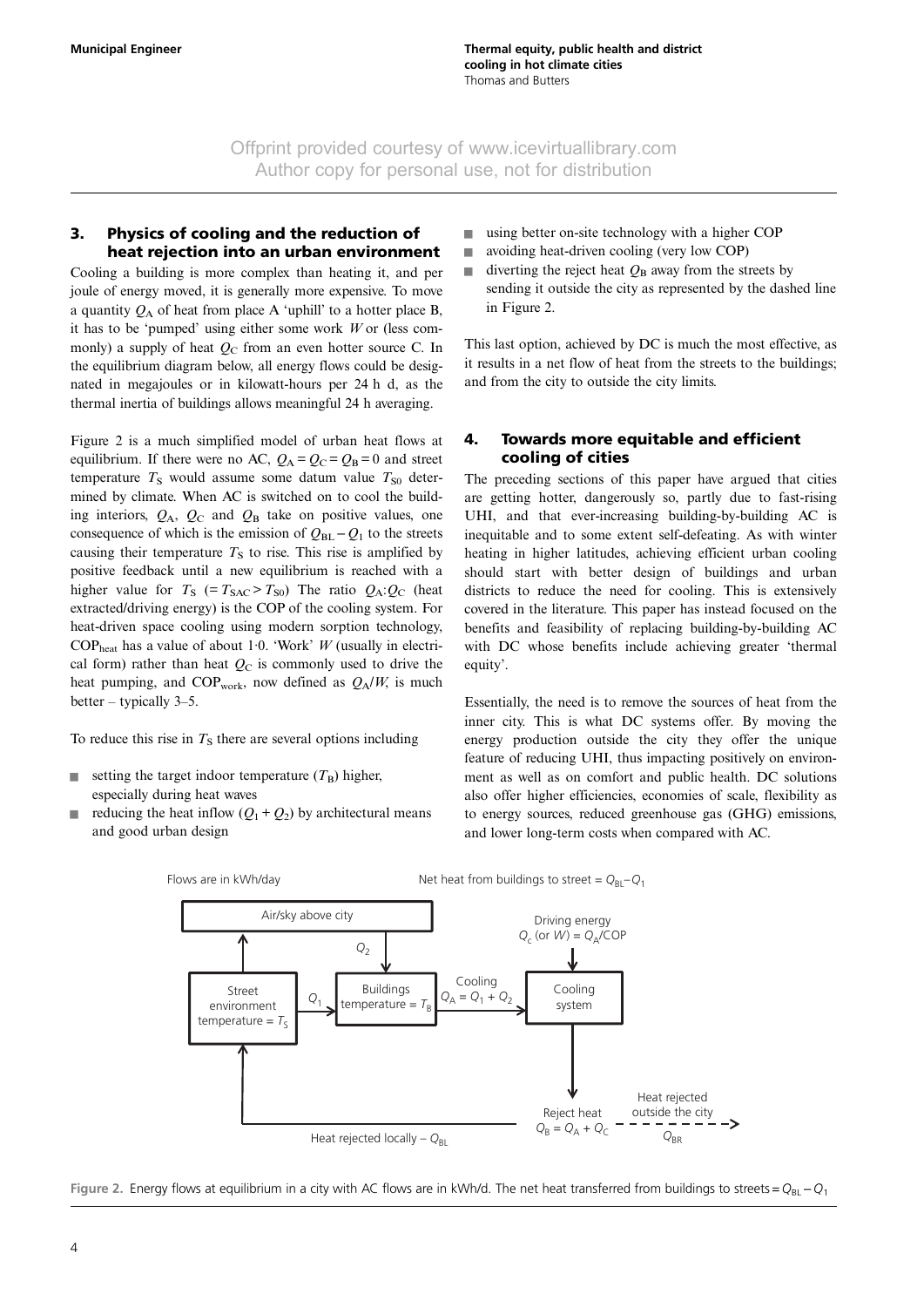Municipal Engineer Thermal equity, public health and district cooling in hot climate cities Thomas and Butters

> Offprint provided courtesy of www.icevirtuallibrary.com Author copy for personal use, not for distribution

The term 'district energy system' applies quite broadly on a scale ranging from a housing estate or industrial park to whole city districts. Many also provide electricity in combined heat and power (CHP) systems. They may be developed and run by the public or private sector. While district heating (DH) is widespread in temperate climates, DC is less well known although large-scale systems have existed for some years. District energy systems can provide winter heating, summer cooling or both. In addition, electricity is a high-quality energy carrier (exergy), which unless generated by renewables implies high GHG emissions. In contrast to electricity-driven AC, DC thus supplies energy in the end-use form required: low-temperature cold water or air.

The first DH dates back to 1877 in New York; the first DC was built in Colorado in 1930. An initial wave of interest in seawater cooling systems (SWAC) occurred in the 1970s ([ANLTJ, 1977\)](#page-7-0), and interest continued in locations including California and Hawaii ([Radspieler](#page-9-0) et al., 1999; [SoH, 2002\)](#page-9-0). DC systems are not unknown in industrialised countries; many continental cities have extreme winters and extreme summers; and cities as far north as Scandinavia now have considerable summer cooling needs too. In Sweden, where district energy has long been widespread, around 25% of cooling is already supplied by DC ([Dalin, 2012\)](#page-8-0). In Europe as a whole, however, the market share of DC for cooling is under 2% [\(EU Euroheat](#page-8-0) [and Power Ecoheatcool, 2006](#page-8-0)). In hot climate cities in developing countries, where the need is most evident, DC is as yet even less applied.

There is a drive for district energy systems, promoted by the EU [\(EU European Commission RESCUE project, 2015](#page-8-0)), IEA ([IEA, 2013\)](#page-8-0), UNEP ([UNEP, 2013\)](#page-9-0) and industry organisations, including the International District Energy Association IDEA

([IDEA, 2015\)](#page-8-0). DC is found in both hot-humid climates such as in Asia, and hot-dry climates such as the Gulf states ([Berbari, 2009](#page-8-0); [Empower, 2016](#page-8-0)). There is considerable research on DC in China ([Gong and Werner, 2014\)](#page-8-0); a study for a combined DC/DH system for the coastal city of Dalian [\(Zhen](#page-9-0) et al[., 2007\)](#page-9-0) concluded by indicating high profitability. Studies encompass both water-based and underground cooling ([Song](#page-9-0) et al[., 2007](#page-9-0)). In the hot-humid tropics, there are large systems in Hong Kong and Singapore (Koon et al[., 2007;](#page-8-0) Lo [et al](#page-8-0)., [2014\)](#page-8-0) as well as Malaysia. Singapore has one of the most ambitious DC systems covering to date around 3 million  $m<sup>2</sup>$  of buildings with several hundred MW of cooling capacity ([Kee,](#page-8-0) [2010; Mulchand, 2013](#page-8-0)) (Figure 3).

## 5. Energy sources and sinks for DC

Most conventional AC takes in air at ambient temperature and cools it. The economics and efficiency of cooling are far better given a source that is cooler than ambient air. Natural sources include the ocean, lakes, rivers and the underground. Ecosystems are significantly affected only where very large energy plants reject the waste heat to a relatively small recipient. Water bodies are generally some degrees cooler than the ambient air in hot climates – and warmer in winter. In Paris, the DC system uses the River Seine both for summer cooling and, combined with other sources, for winter heating. It now provides over 400 GWH of cooling, with average GHG emis-sions of only 35 kgCO<sub>2e</sub>/kWh of cooling [\(ClimEspace, 2013](#page-8-0); [GDF-Suez, 2016](#page-8-0)).

Seawater-based air conditioning (SWAC) utilises cold ocean water, where temperatures of around 6°C can be obtained at 600–700 m depth. Cool fresh water is then distributed to the end users in a secondary circuit [\(Makai Ocean Engineering,](#page-8-0)

Fuel gas Power grid Main substation Chilled water return Gas turbine generator

chiller

Figure 3. Schematic representation of typical DC system layout. Source: Danny Tam Hong Khai

Heat recovery steam generator

Chilled water **I**supply Steam absorption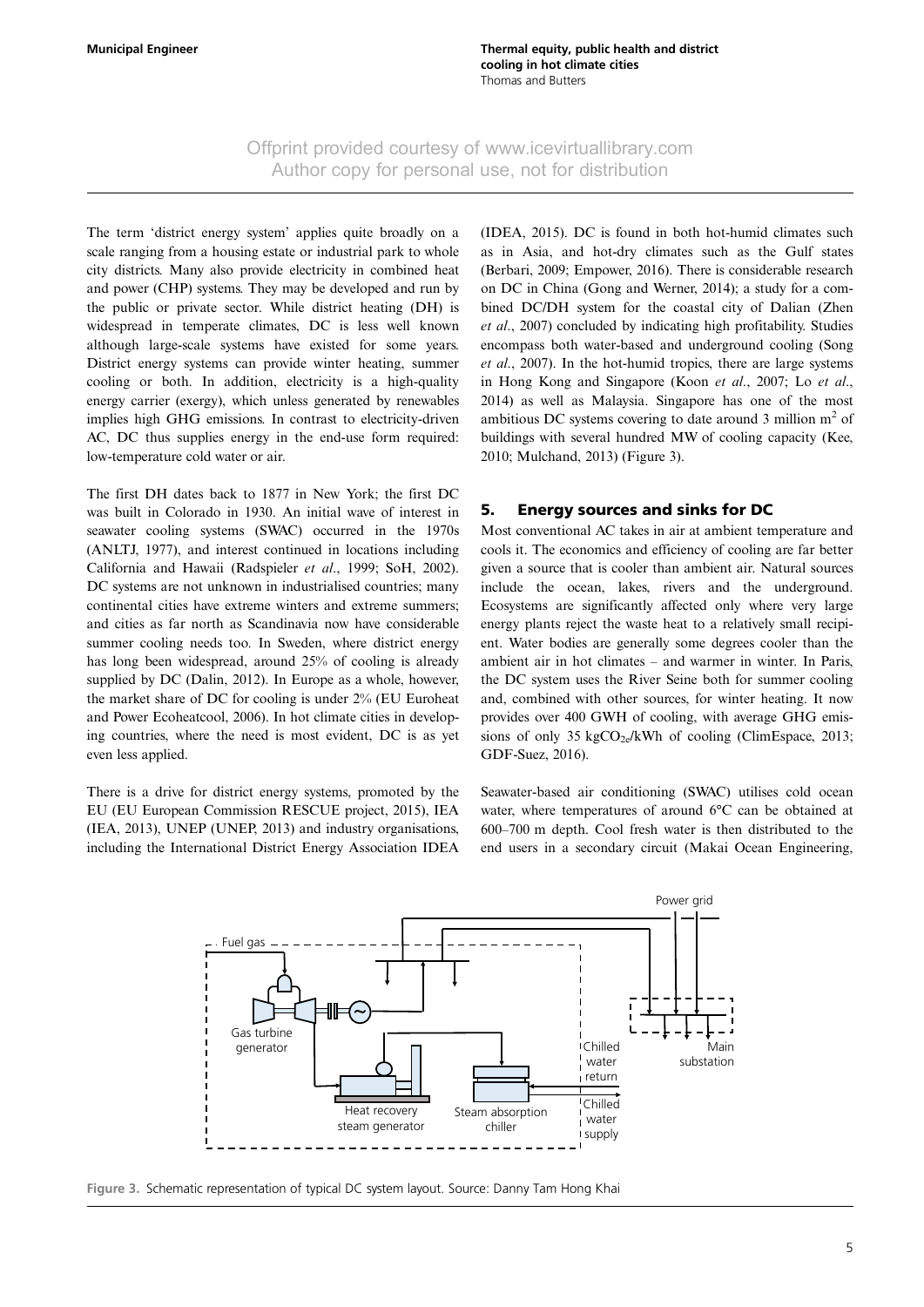[2016](#page-8-0)). In northern latitudes, oceans are cold at much shallower depths; large combined DH/DC systems exist in major Baltic cities such as Stockholm, Tallinn and Helsinki [\(Hani](#page-8-0) [and Koiv, 2012](#page-8-0); [Riipinen, 2013](#page-9-0)). Lake-sourced DC projects exist in North America including the Cornell project described below and a large system in Toronto [\(Enwave, 2010](#page-8-0)). Lakes being fresh water, offer the added advantage that the system simultaneously provides city drinking water. Lakes also have stratification profiles that may offer cold water at shallower depths.

Aquifers and the underground are also used; the underground can have a useful temperature differential and serve as a source of cold or heat. It can also be artificially cooled, as in central Berlin, which has a large seasonal energy storage system: cold water is pumped down to cool the underground during winter in order to provide cooling the following summer, and heat is pumped down in summer to another part of the underground to form a heat store for the following winter [\(Sanner](#page-9-0) et al., [2005](#page-9-0)).

While many of today's DC systems operate with gas, the energy source can be switched from the present-day fossil fuels to renewables.

## 6. The Cornell example

The DC system of Cornell University in the United States [\(Makai Ocean Engineering, 2016](#page-8-0); [Peer and Joyce, 2002](#page-9-0)), engineered with Hawaii-based company Makai Ocean Engineering, has operated since 2000. Essentially, any large body of deep water provides a nearly free cooling source; the energy required for pumping and distribution is relatively small. Cold water at around 4°C is pumped from a depth of 76 m from Lake Cayuga in HDPE pipes of 1·6 m diameter. A secondary circuit distributes cooling water to the 300 campus buildings. With a capacity of around 75 MW, efficiency is as high as 0·1 kW/t of cooling delivered. This project illustrates the key considerations for DC: proximity of a large natural cold source; economies of scale; supply to many buildings evening out load demand; and few environmental impacts to lake or marine ecology. Impacts are reduced in particular by isothermal return – releasing the warmer return water to a layer of corresponding temperature in the lake. Compared to conventional cooling, the project reduces electricity requirements by no less than 87%, over 20 million kWh annually; as well as annual reductions of 56 000 t of  $CO<sub>2</sub>$  emissions, 400 t less sulfur oxides, 55 t less  $NO_x$ ; and eliminating the need for about 40 t of CFCs (Figure 4).

Large SWAC systems with similar technology are in operation in locations, including Hawaii and Pacific islands, which have deep oceans nearby. Many coasts have shallow continental



Figure 4. Cornell University campus, USA: the Cayuga Lake based DC. Source: Jon Reis/Cornell University

shelves that render SWAC unfeasible; but there are a considerable number of cities with deep ocean water in proximity. These systems can be very profitable and simultaneously reduce climate emissions and primary energy use by a factor of 70% or more.

DC is now spreading somewhat in countries such as Malaysia, with systems providing cooling and often also electricity to urban districts, campuses and industrial parks. The Asian Development Bank reported that Malaysia could triple its DC industry ([The Star, 2013\)](#page-9-0). Many of the DC plants employ thermal energy storage (TES) in ice or cold water ([Siron and](#page-9-0) [Haron, 2015\)](#page-9-0), advantageous if, as in Malaysia, there are offpeak night tariffs for electricity. The Petronas Technological University system is a typical example of a cogeneration system that utilises waste heat from a CHP gas turbine generating electricity, converting residual steam to chilled water in a steamabsorption chiller. The chilled water is distributed to buildings at 6°C and returned at around 13°C. This process enhances the overall efficiency of cogeneration from around 40% to nearly 70%, as well as reducing waste heat to the environment, and reduces GHG by around 28% [\(Nordin](#page-9-0) et al., 2013).

## 7. Advantages, requirements and barriers

The key advantages of DC are higher efficiencies and economies of scale. Given this alone, the application potential is very wide. It does not exclude projects of modest size such as a university campus or a tourist complex. DC systems offer longer life than small AC units, 25–40 years as opposed to 10. Typically, the large systems offer 15–30% lower overall energy use (and hence climate emissions) than conventional AC. SWAC in particular offers large advantages. Notably, DC also saves space and cost for the individual buildings since they eliminate much of the need for plant rooms and equipment.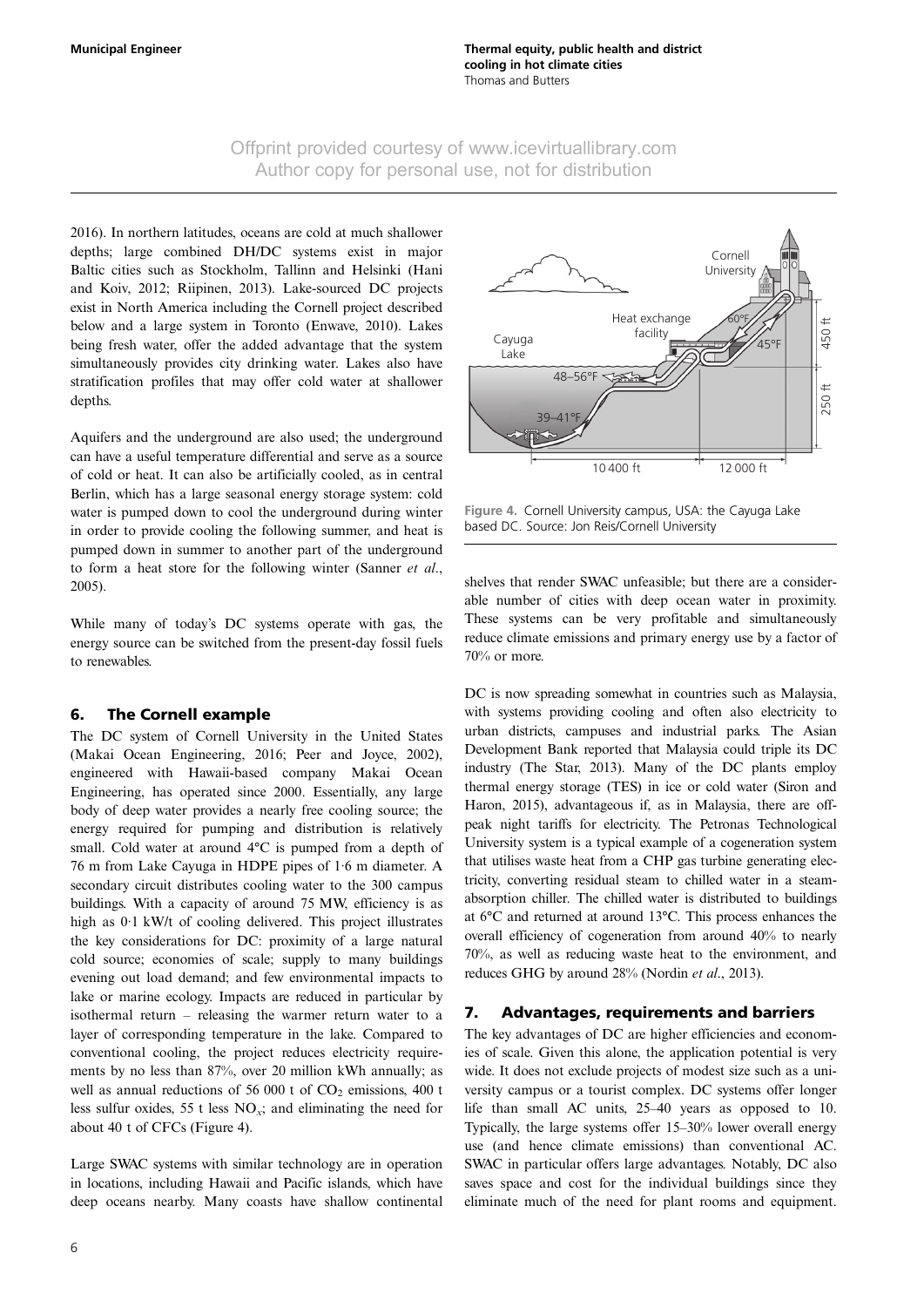

Figure 5. DC plant at Kuala Lumpur International Airport (KLIA). Source: Danny Tam Hong Khai

DC provides cooling without vibrations or noise. Further, DC permits far more efficient management and maintenance than is typically the case with small-scale cooling installations, not least in developing countries.

As DC systems employ familiar components such as pumps, piping and heat exchangers, challenges are not primarily technical but ones of energy policy, urban planning and financing ([Cheshmehzangi and Butters, 2017\)](#page-8-0). Their economic feasibility depends on energy prices and specific urban contexts as well as considerations of energy security, robustness and environment. Other key factors are the end-use energy density – they are obviously less economical in suburbs with long piping distances distributing little energy – and the physical context, clearly best being simple street layouts in geologically easy terrain. Due to high capital costs, it is normally mandatory for all buildings within a DH/DC area to connect to the system. This implies a possible conflict between urban planning and building planning, noted briefly below.

DC provides cooling with far lower operational costs, but high capital cost. This is often a barrier in developing countries where cities cannot provide the financing. However, district energy can be profitably financed and run by private sector energy service companies (ESCOs). For example in a large development in Nydalen in Oslo, Norway, the private developer realised that building the energy supply based on underground heat and running it as an ESCO offered a new business opportunity ([Energi 21, 2010\)](#page-8-0). Countries such as China have the advantage of strong central planning; but in many

low-income countries, urban development tends to be small scale and there is little or no legislation, planning capacity or governance to implement large-scale projects.

Large DC projects provide far lower long-term costs, typically 15–20% cheaper energy, and GHG emissions at least some 25% lower even in conventional fossil fuel powered CHP plants ([Nordin](#page-9-0) et al., 2013) such as Figure 5. Hence, DC is starting to spread in Asia (Figure 6). Given financing and good planning, policy leadership is needed but no special subsidies; DC is simply becoming the best option.



Figure 6. The Marina Bay Sands district, Singapore has one of the largest DC systems. Source: Ali Cheshmehzangi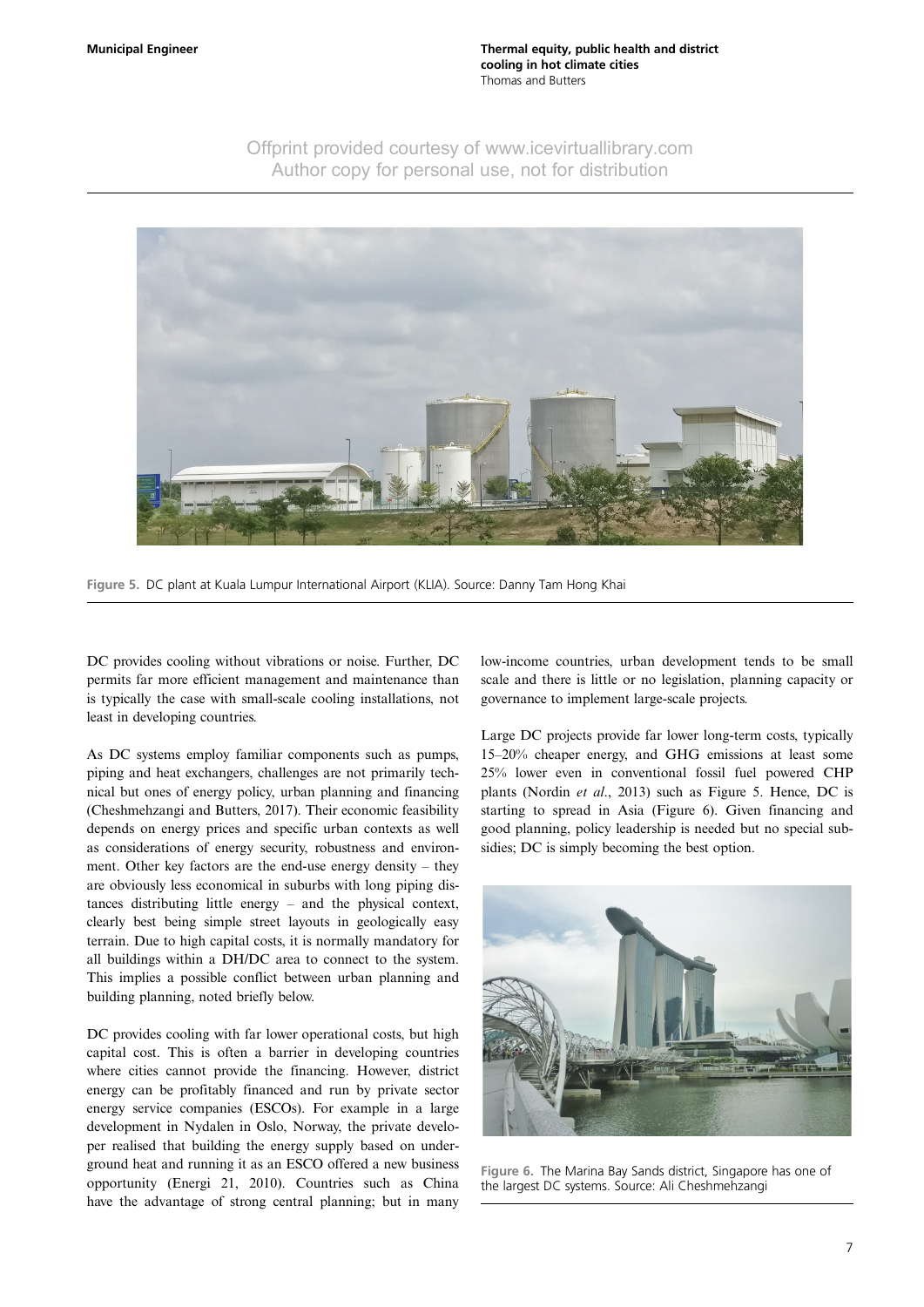<span id="page-7-0"></span>The feasibility of DC will increase with rising energy prices and climate emission restrictions. Retrofitting district energy is onerous in existing cities; however, the fact that DH is nevertheless spreading fast even in existing cities indicates that both DH and DC are increasingly attractive. DC is of most relevance for the rapidly expanding cities in developing countries, where the infrastructure can be integrated from the start. Those cities are locking themselves into future energy and climate burdens, where overlooking DC represents a huge missed opportunity.

# 8. Equity and city planning

DC has an important equity dimension. In addition to cooler home environments, workers in hot climate developing countries often have very poor conditions. In Malaysian factories, typically 40% of total power consumption is for cooling which is needed all year round. Many factories use old, inefficient AC equipment [\(Pacific Consultants Co., Ltd.](#page-9-0) et al., [2014](#page-9-0)). DC thus offers a win-win for both workers and owners. In cities worldwide, UHI combined with pollution is becoming a major issue of public health; vulnerable groups include not only the poor but the elderly and the young, as well as a rising number of people with asthma and other respiratory problems.

Some broader considerations may be mentioned. What makes a healthy or 'sustainable' city? Today's popular paradigm of 'compact cities' is not unproblematic; while it offers efficient concentration of energy and mobility solutions, it also implies a concentration of negatives, including high land prices, congestion, noise, pollution and UHI effects [\(Cheshmehzangi and](#page-8-0) [Butters, 2014](#page-8-0)).

There is a need to integrate urban planning and energy planning. Cooling with AC in individual buildings is inefficient and worsens UHI. In hot climates, energy-conscious architectural design can reduce cooling needs, as can good city planning with green spaces and street configurations that maximise urban ventilation. There are many options using natural or 'passive' cooling to create a comfortable indoor climate. However, these are fewer in hot-humid climates where 'passive' solutions can not eliminate entirely the need for added 'active' cooling technology for parts of the year. And it is those hottest periods where adding AC-related waste heat to the city air has the worst effects.

There is a potential conflict between cooling solutions at the level of individual buildings against solutions at the level of the urban planning. Which level should be prioritised, and under what conditions? Solutions at micro, meso or macro level involve differing interests, decision makers and stakeholders. There is a relatively little focused trade-off between efficient buildings and efficient large-scale supply systems such

as DC (and, in cold climates, DH). Profitability is best at high urban densities – and also where the buildings are not energy efficient but have high-energy demands. A little discussed consequence is that district energy systems could thus have the effect of disincentivising low-energy buildings.

# 9. Conclusions

Urbanisation continues apace and the urban fraction of world population has reached 55%. Hot climate megacities are dominating this growth. The UHI effects and peak temperatures in particular, are rising strongly. More intense heat waves are projected to increase the already significant heat-related mortality. Moreover, conventional space cooling (AC) is inequitable: when practised by richer citizens it worsens the thermal environment of the urban poor by injecting more heat into the city. UHI and thermal public health should now be a major factor in city planning and in energy policy decisions, which should be directed more towards solutions at the district scale. Efficiency improvements in AC technology (higher COPs) can at best only slow the growth of urban heat and GHG emissions.

There are strong arguments in favour of promoting DC, being almost the only way to remove heat from the city environment. DC offers a range of other advantages including reduced primary energy use, lower GHG emissions and lower longterm costs. DC is applicable to business and industrial as well as residential districts. It can enhance equity and ameliorate urban living qualities for all, but especially for low-income groups, who often live and work in poor conditions, cannot afford amenities such as AC, and must often spend much time outdoors in their city. This applies particularly to developing countries. Very large opportunities for sustainable development are being missed through DC-type energy solutions not being integrated into hot climate cities.

# Acknowledgement

This document is an output from a project co-funded by UK aid from the UK Department for International Development (DFID), the Engineering & Physical Science Research Council (EPSRC) and the Department for Energy & Climate Change (DECC) for the benefit of developing countries. The views expressed are not necessarily those of DFID, EPSRC or DECC.

#### **REFERENCES**

- Aflaki A, Mirnezhad M, Ghaffarianhosseini A et al. (2017) Urban heat island mitigation strategies: a state-of-the-art review on Kuala Lumpur, Singapore and Hong Kong. Cities 62: 131–145, <https://doi.org/10.1016/j.cities.2016.09.003>.
- ANLTJ (Argonne National Laboratory and Tracor Jitco) (1977) Feasibility of a District Cooling System Using Natural Cold Water. US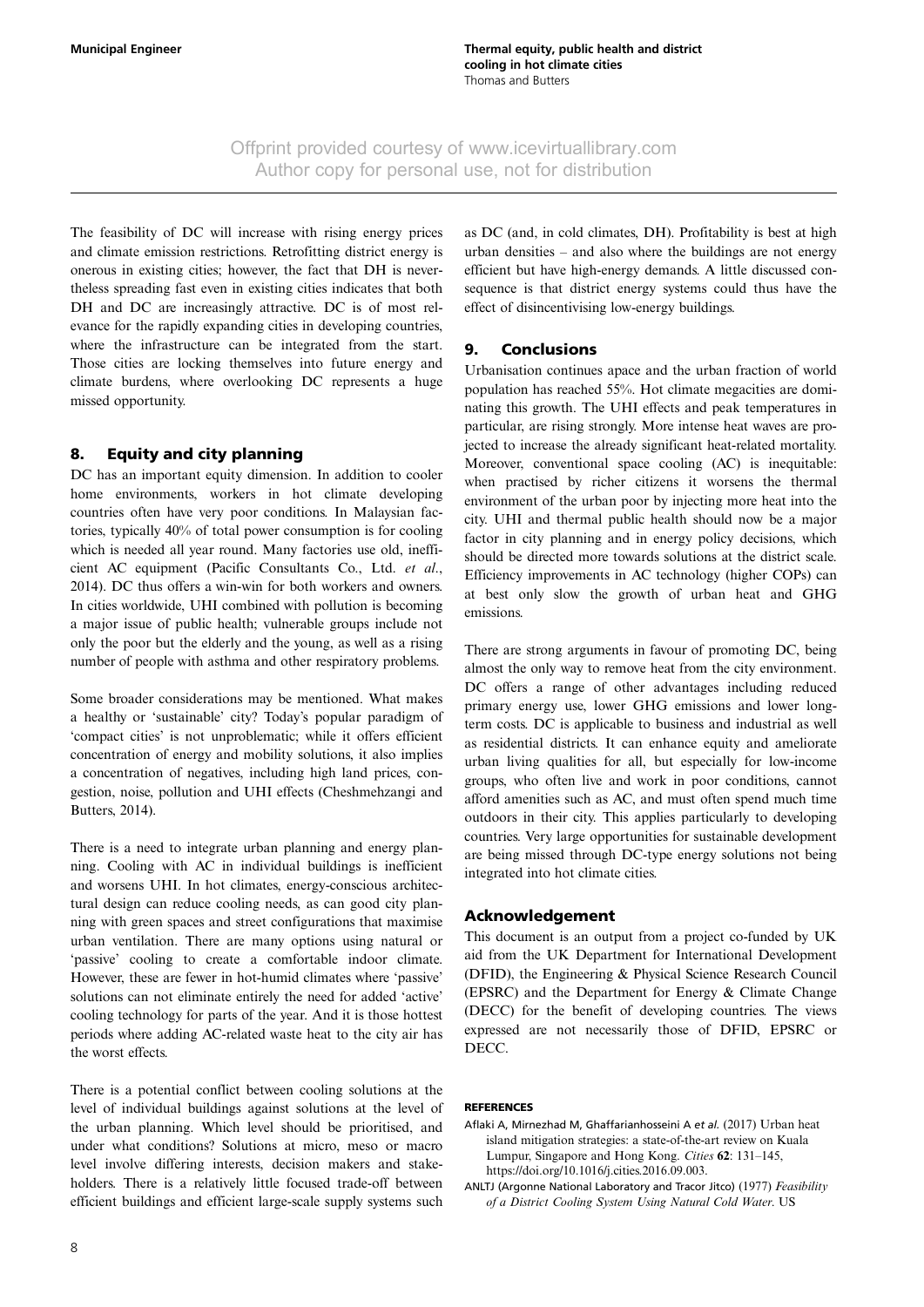<span id="page-8-0"></span>Department of Energy, National Technical Information Service, Lemont, IL, USA, Report.

- ANSI/ASHRAE (American National Standards Institute/American Society of Heating, Refrigerating and Air-Conditioning Engineers) (2010) Thermal Environmental Conditions for Human Occupancy, Appendix 1. ANSI/ASHRAE, Atlanta, GA, USA.
- Azhar GS, Mavalankar D, Nori-Sama A et al. (2014) Heat-related mortality in India: excess all-case mortality associated with the 2010 Ahmedabad heat wave. Public Library of Science PLoS One 9(3): e91831.
- Basu R and Samet JM (2002) Relation between elevated ambient temperature and mortality: a review of the epidemiologic evidence. Epidemiological Reviews 24(2): 190–202.
- Berbari G (2009) History of District Cooling in the Middle East. United Arab Emirates. See [http://www.dcproeng.com/article.php?](http://www.dcproeng.com/article.php?article=144) [article=144](http://www.dcproeng.com/article.php?article=144) (accessed 22/03/2016).
- Boehme P, Berger M and Massier T (2015) Estimating the building based energy consumption as an anthropogenic contribution to urban heat islands. Sustainable Cities and Society 19: 373–384, [https://doi.org/10.1016/j.scs.2015.05.006.](https://doi.org/10.1016/j.scs.2015.05.006)
- Cheshmehzangi A and Butters C (2014) The effects of improved built form on urban cooling: review of passive strategies and urban design case studies. SEE 2014, Bangkok. See [https://warwick.ac.](https://warwick.ac.uk/fac/sci/eng/elith/publications/all_publications/elith-xw06.pdf) [uk/fac/sci/eng/elith/publications/all\\_publications/elith-xw06.pdf](https://warwick.ac.uk/fac/sci/eng/elith/publications/all_publications/elith-xw06.pdf) (accessed 23/01/2018).
- Cheshmehzangi A and Butters C (eds) (2017) Designing Cooler Cities: Energy, Cooling and Urban Form: the Asian Perspective. Palgrave Series in Asia and Pacific Studies, Palgrave MacMillan, Singapore, Singapore.
- ClimEspace (2013) Discover District Cooling and Combine Efficiency with Urban Ecology. ClimEspace, Paris, France. See [http://www.](http://www.climespace.fr/eng/The-company/Press-room/Brochures) [climespace.fr/eng/The-company/Press-room/Brochures](http://www.climespace.fr/eng/The-company/Press-room/Brochures) (accessed 23/03/2015).
- Dalin P (2012) Free cooling: natural cooling is crucial for a successful district cooling development. Euroheat and Power Annual Conference, Copenhagen, Denmark.
- Empower (2016) Emirates Central Cooling Systems Corporation. EMPOWER, Dubai. See<http://www.wmpower.ae> (accessed 20/06/2016).
- Energi 21 (2010) Arbeidsgruppe for Geotermisk Energi, Innsatsgruppe Fornybar termisk energi. Forskningsrådet (The National Research Council), Oslo, Norway (in Norwegian).
- Enwave (2010) Deep Lake Water Cooling: Keeping Toronto Cool. Enwave District Energy, Toronto, Canada. See [http://www.enwave.](http://www.enwave.com) [com](http://www.enwave.com) (accessed 25/10/2017).
- Estoque RC, Murayama Y and Myint SW (2017) Effects of landscape composition and pattern on land surface temperature: an urban heat island study in the megacities of Southeast Asia. Science of the Total Environment 577: 349–359, [https://doi.org/10:1016/](https://doi.org/10:1016/j.scitotenv.2016.10.195) [j.scitotenv.2016.10.195.](https://doi.org/10:1016/j.scitotenv.2016.10.195)
- EU Euroheat and Power Ecoheatcool (2006) Possibilities with More District Cooling in Europe. Work Package 53. EU Euroheat & Power Ecoheatcool, Brussel, Belgium. See<http://www.ecoheatcool.org> (accessed 23/01/2018).
- EU European Commission RESCUE project (2015) Best Practice Examples of District Cooling Systems. EU European Commission RESCUE project, Brussels, Belgium. See [http://ec.europa.eu/energy/](http://ec.europa.eu/energy/intelligent/projects/en/projects/rescue) [intelligent/projects/en/projects/rescue](http://ec.europa.eu/energy/intelligent/projects/en/projects/rescue) (accessed 07/02/2018).
- Gasparini A and Armstrong B (2011) The impact of heat waves on mortality. Epidemiology 22(1): 68-73.
- GDF-Suez (2016) ClimEspace, 1st European District Cooling System, Sheet 7. GDF-Suez, Paris, France. See<http://www.paris-green.com> (accessed 22/04/2016).
- GoINDMA (Govt. of India National Disaster Management Authority) (2016) Guidelines for Preparation of Action Plan – Prevention and Management of Heat-Wave. Govt. of India National Disaster Management Authority, Delhi, India.
- Gong M and Werner S (2014) District Heating Research in China. Svensk Fjärrvärme AB, Stockholm, Sweden.
- Hani A and Koiv TA (2012) The preliminary research of sea water district heating and cooling for Tallinn Coastal Area. Smart Grid and Renewable Energy 3(3): 246–252.
- Howard L (1815) The Climate of London, Deduced from Meteorological Observations, Made at Different Places in the Neighbourhood of the Metropolis. London, UK.
- IDEA (International District Energy Association) (2015) Case Study Series: College Campus CHP, Cornell Lake Source Cooling System. IDEA, Westborough, MA, USA. See [http://www.](http://www.sustainablecampus.cornell.edu/initiatives/lake-source-cooling) [sustainablecampus.cornell.edu/initiatives/lake-source-cooling](http://www.sustainablecampus.cornell.edu/initiatives/lake-source-cooling) (accessed 22/07/2017).
- IEA (International Energy Agency) (2013) Implementing Agreement on District Heating and Cooling Including Combined Heat and Power. IEA, Paris, France. See [http://www.iea-dhc.org/the-technology.](http://www.iea-dhc.org/the-technology.html20133) [html20133](http://www.iea-dhc.org/the-technology.html20133) (accessed 23/01/2018).
- Kee TP (2010) District Cooling as an Energy and Economically Efficient Urban Utility–Its Implementation at Marina Bay Business District. Singapore District Cooling Pte Ltd, Singapore.
- Khare A and Beckman T (eds) (2013) Mitigating Climate Change: The Emerging Face of Modern Cities. Springer, Singapore.
- Kim H, Ha J and Park J (2010) High temperature, heat index, and mortality in 6 major cities in South Korea. Archives of Environmental and Occupational Health 61(6): 265–270.
- Klinenberg E (2003) Heat Wave: A Social Autopsy of Disaster in Chicago. University of Chicago Press, Chicago, IL, USA.
- Koon CH, Sing SJ, Soon NY, Chua TL and Boon NC (2007) Indirect Seawater Cooling and Thermal Storage System in Changi Naval Base, Singapore. See [http://www.dsta.gov.sg/docs/publications.../](http://www.dsta.gov.sg/docs/publications.../dh2007) [dh2007](http://www.dsta.gov.sg/docs/publications.../dh2007) (accessed 24/03/2015).
- Kovats RH, Johnson H and Griffiths C (2006) Mortality in southern England during the 2003 heat wave by place of death. Health Statistics Quarterly 29: 6–8.
- Lauwaet D, Hooyberghs H, Maiheu B et al. (2015) Detailed urban heat island projections for cities worldwide: dynamical downscaling CMIP5 global climate models. Climate 3(2): 391–415.
- Lo A, Lau B and Cheng V (2014) Challenges of District Cooling System (DCS) Implementation in Hong Kong. Arup Hong Kong, SB14, Barcelona, Spain.
- Makai Ocean Engineering (2016) Personal correspondence 2016 and 2017. See<https://www.makai.com> (accessed 24/01/2018).
- McCarthy M, Best M and Betts R (2010) Climate change in cities due to global warming and urban effects. Geophysical Research Letters 37(9): L09705.
- Mora C, Dousset B, Caldwell I et al. (2017) Global risk of deadly heat. Nature Climate Change 7: 501–506, [https://doi.org/10.1038/](https://doi.org/10.1038/nclimate3322) [nclimate3322](https://doi.org/10.1038/nclimate3322).
- MSS (Meteorological Service Singapore) (2016) The Meteorological Service Singapore Inaugural Annual Climate Assessment Report. MSS, Singapore. See [http://www.weather.gov.sg/mss-releases](http://www.weather.gov.sg/mss-releases-inaugural-annual-climate-assessment-report-for-singapore-and-launches-mobile-weather-app/)[inaugural-annual-climate-assessment-report-for-singapore-and](http://www.weather.gov.sg/mss-releases-inaugural-annual-climate-assessment-report-for-singapore-and-launches-mobile-weather-app/)[launches-mobile-weather-app/](http://www.weather.gov.sg/mss-releases-inaugural-annual-climate-assessment-report-for-singapore-and-launches-mobile-weather-app/) (accessed 22/06/2017).
- Mulchand A (2013) Singapore has world's largest district cooling plant. The Straits Times, 24 November. See [http://www.asiaone.](http://www.asiaone.com/singapore/spore-has-worlds-largest-district-cooling-plant) [com/singapore/spore-has-worlds-largest-district-cooling-plant](http://www.asiaone.com/singapore/spore-has-worlds-largest-district-cooling-plant) (accessed 22/07/2017).
- Musco F (ed.) (2016) Counteracting Urban Heat Island Effects in a Global Climate Change Scenario. Springer Open, Basel, Switzerland.